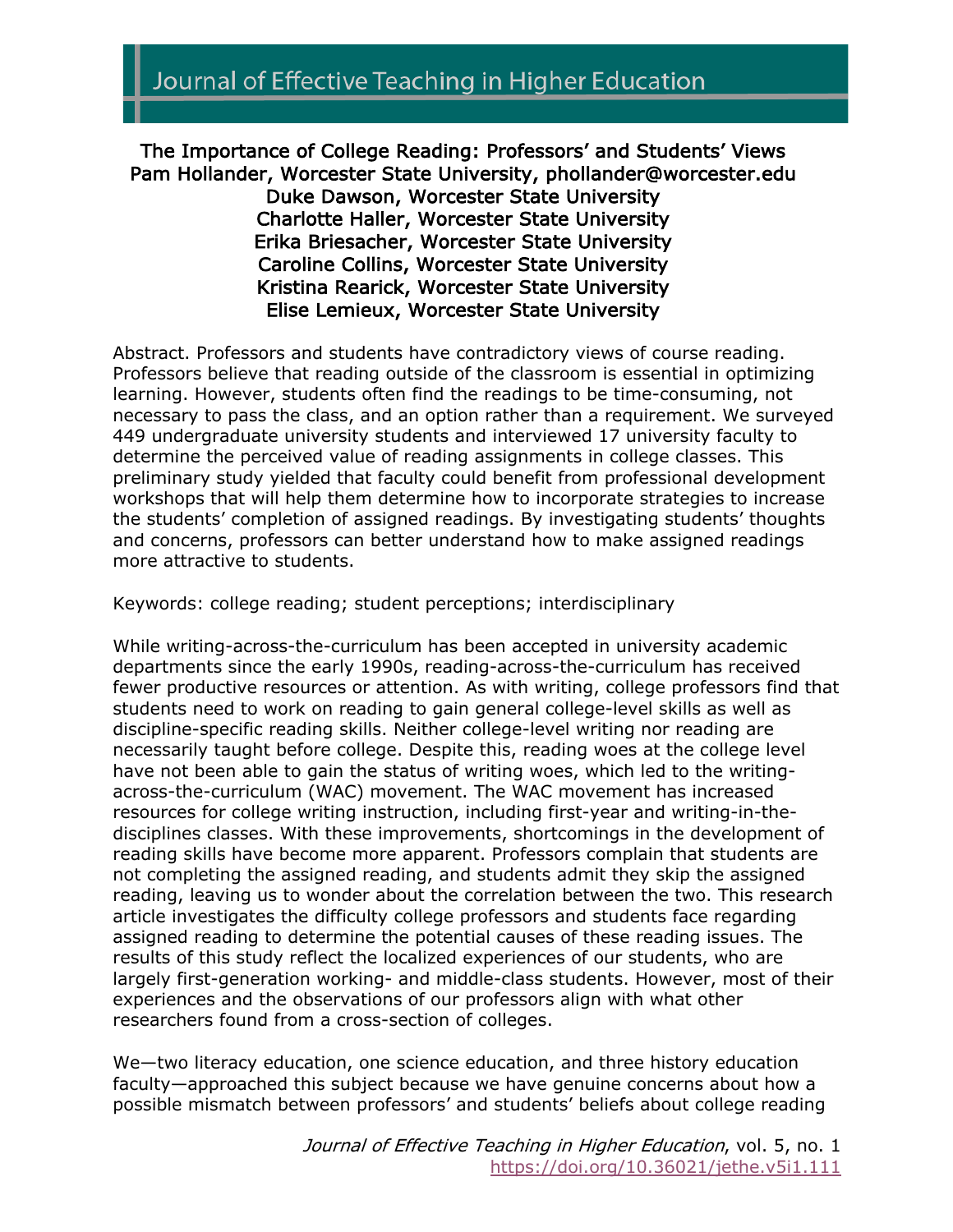may be impacting both instruction and learning outcomes in our classes. We all heard professors *worrying about the reading not getting done* and, at the same time, had heard students talking about not needing to and not doing all the reading. We set out to document our anecdotes with empirical research by interviewing professors from different subject areas followed by surveying students online.

There are several factors that seem to contribute to students' difficulties with college level reading. Students receive little direct instruction in how to approach reading after elementary school, professors are at a loss about how to motivate students to read, and professors either do not realize that they need to provide direct guidance in the art of reading or struggle to find ways to convey disciplinespecific reading strategies (Horning, 2013b; Odom, 2013). Reading at the college level is not necessarily a natural process but is an art that can be taught. Students also have little experience that prepares them for discipline-specific college-level reading, and while professors in great numbers worry about reading, they are perplexed about what to do about it.

We began our work by gathering data that would help us communicate our concerns. Our overarching questions were as follows:

- 1. "What common issues and problems do we as professors face with student reading?"
- 2. "What content-specific issues/problems do we as professors face with student reading?"

These questions led us to question more specifically our students' experiences with reading. This resulted in the following additional questions being posed:

- 3. "What gets in students' way when it comes to reading?"
- 4. "What can we do to make our students' experiences with reading better?"

After developing these research questions, we proceeded in three ways: 1) by educating ourselves more about the role of reading on our campus and other campuses through workshops with faculty sponsored by our Center for Teaching and Learning; 2) by interviewing professors about their experiences with student reading; and 3) by gathering quantitative and qualitative data about students' perceptions about the reading done for classes on campus. We chose to research both science and history with hopes that this same research can be done in other disciplines in the future.

# College-Level Reading

Although many professors assign reading and expect students to comply without any immediate extrinsic reward (aside from doing well in class because of knowledge from the reading), others intentionally give quizzes or questions directly linked to the readings in order to motivate students to read. The latter professors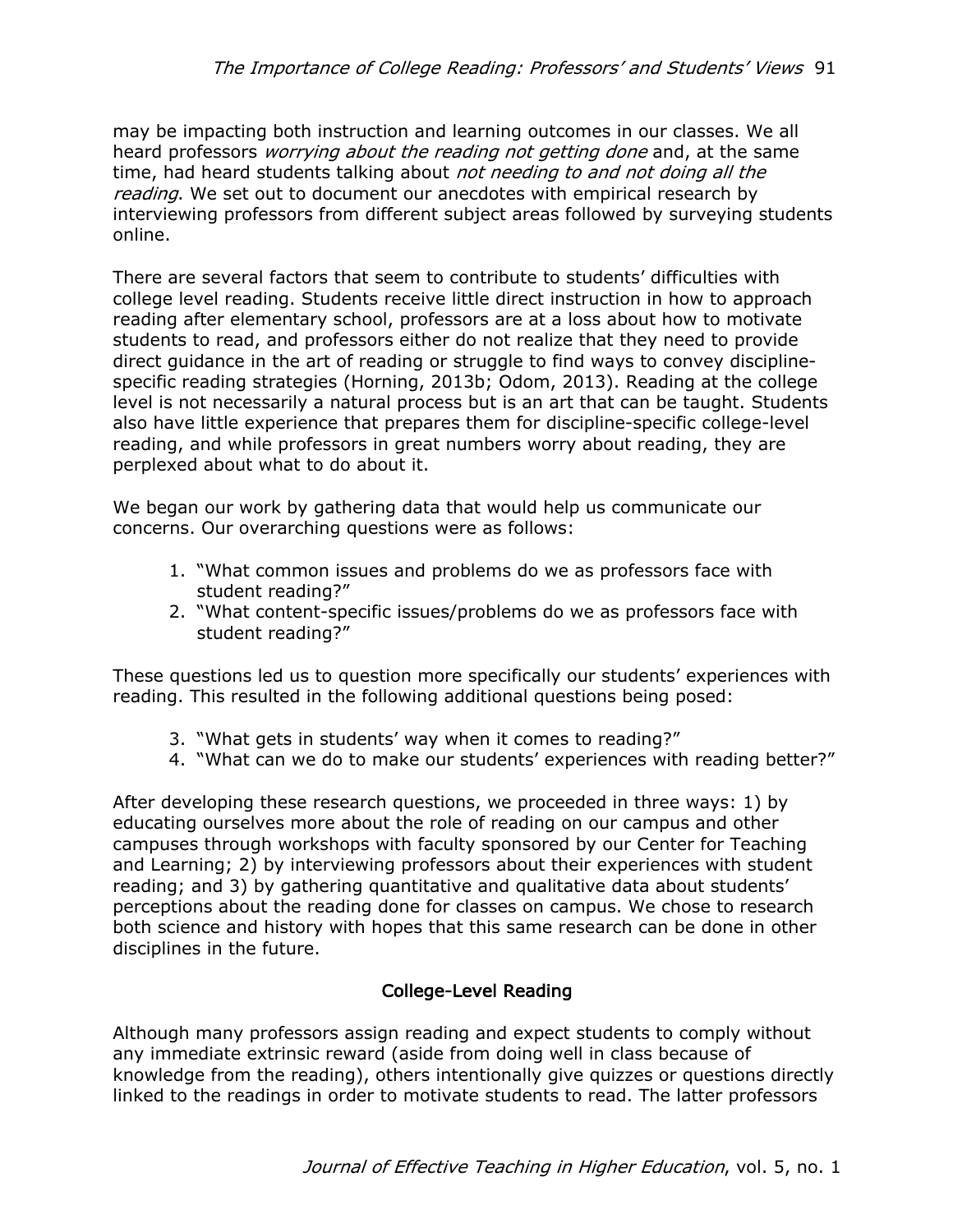find that these strategies help with reading completion (Brown et al., 2016; Phillips & Compton, 2016). Previous research has found that such assignments need to count as 20% or more to have any effect on students' reading cooperation (Nilson, 2010).

Questions or writing assignments in correlation with assigned readings have not been shown to have universal impacts on students' understanding of reading. Odom (2013) reported that Writing Across the Curriculum Faculty Fellows using writing assignments, which acted as quizzes, did not produce favorable effects. Students' perceptions of these writing assignments as quizzes seemed to hurt their effectiveness. Odom concluded that students were used to seeing these kinds of quiz-like questions and answered them the way they always had in the past—in the most superficial way possible (p. 10).

In the sciences, it is important that students have some training in reading and critically analyzing published information in scientific journals. Whereas undergraduates are accustomed to reading textbooks and taking notes in lectures, they often find it difficult to understand research articles in the basic biomedical sciences. While there is a general agreement among scientists that comprehension of scientific papers and communication of scientific concepts are two of the most important skills that we can teach undergraduates, few undergraduate biology courses make such comprehension explicit course goals or attempt to teach these skills (Brownell et al., 2013).

Literature in the area of college-level reading points to purposeful reading, direct instruction, authentic assignments, personal and "real world" connections, and intertextuality as tools for helping college students with college-level reading (Gogan, 2013; Odom, 2013). Odom (2013) also found that Writing Across the Curriculum Faculty Fellows who attempted to use writing to improve students' reading were more successful when they consciously changed the assignments that go along with readings to be more than a reading check. She alluded to the idea of direct instruction in how to read a particular kind of piece but spends more time on the areas of personal and real-world connections and authentic assignments:

When the faculty made changes not just in how they assessed student reading compliance, but rather in how they asked students to approach their reading, they found real improvement in students' comprehension of material and their ability to use what they read to their advantage throughout the course. (p. 10)

Odom (2013) quotes an English professor who used to give reading quizzes but now guides new open reading reflections by giving this direction: "I did specify that students were not to summarize the reading but to work through their reactions to the text" (p. 10). This professor makes the reading assignment more personally engaging and directed and does provide a bit of guidance. However, the professor did not provide direct instruction or mentoring in academic reading.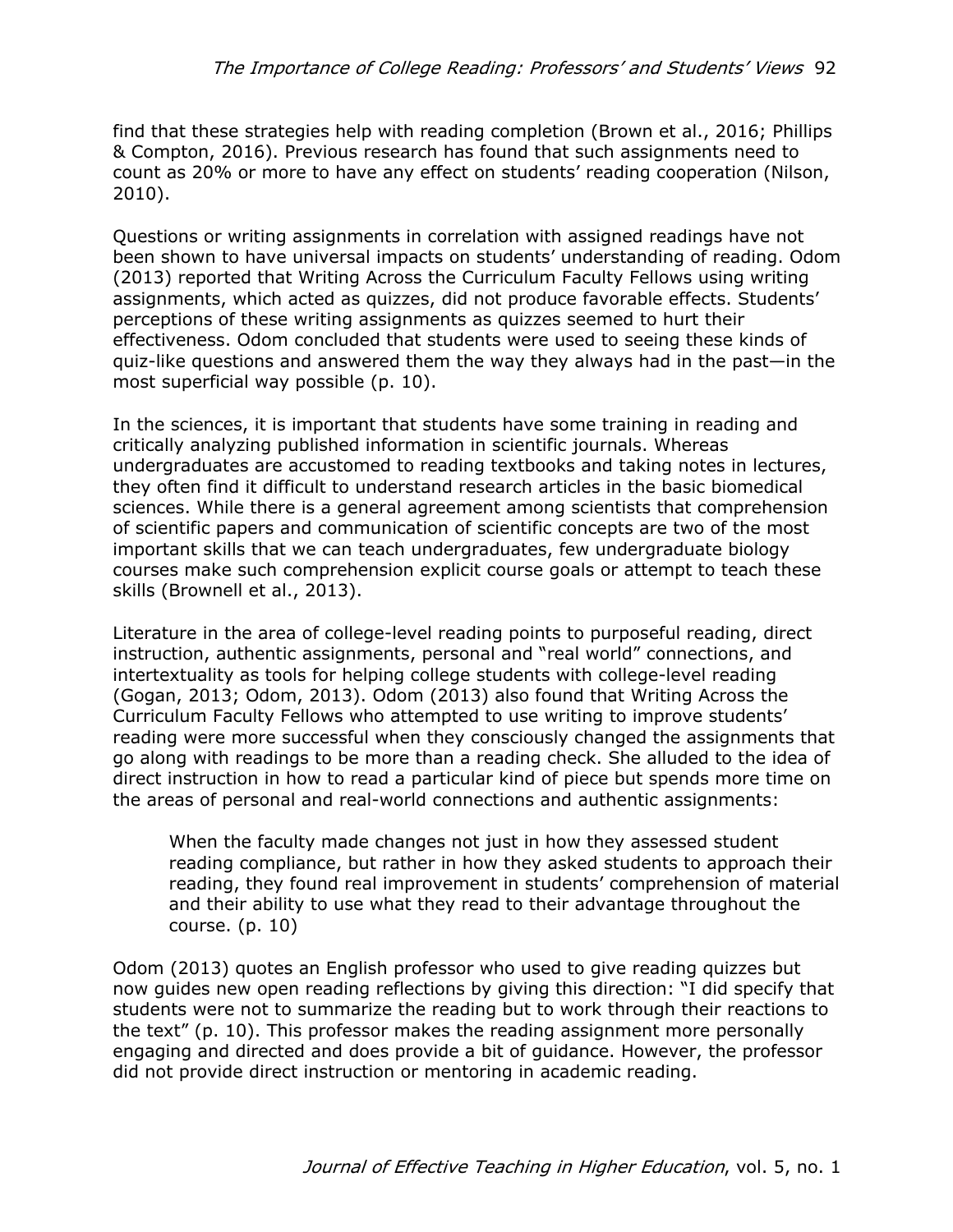Another professor in Odom's (2013) study had students make connections between their reading and current events. Odom believes that establishing a personal or real-world experience is important for reading. Certainly, this idea of the importance of a personal connection with one's reading has been established in educational theory and research on motivation and learning (Willingham, 2010).

Gogan's (2013) study of a "required, writing-intensive course" supports the idea of direct instruction as helpful in increasing a student's ability to read in college-level subject area classes. Gogan reported that an assignment where students chose a scholarly article in their major and then dissected it using genre study was found to be perceived by 60.4% of students as having "helped me prepare for academic reading in my discipline" and was reported to have great impact a year later by students who were interviewed about the assignment.

# College Science Class Reading

To help students approach the challenge of reading research articles in the basic biomedical sciences, Rangachari and Mierson (1995) developed a checklist to guide students in the analysis of different components of a research article. In their study, students were assigned an article, usually a short communication, where techniques were familiar to them. The students were asked to use a checklist to help them critically analyze the article, write a paper assessing the article, and respond to a questionnaire evaluating the experience and their ability to understand the article. Students had positive responses to the questionnaire and rated the experience as helpful.

A writing intensive course format was used in a study by Brownell et al. (2013) to boost undergraduate biology students' confidence in their abilities to read scientific literature and communicate what they learned to scientific audiences. In the course, students discussed primary articles in class, summarized articles from the *New York* Times, typed articles about the topic, and, as a final assignment, wrote a review article on a topic of the students' choosing in neuroimmunology. Pre- and postcourse questionnaires showed that the students' perceptions of and confidence in their abilities to read scientific literature increased following the course.

# College History Class Reading

Sam Wineburg (1999) responds to the misconceptions students have about history being simply the memorization of events and dates when he makes this observation: "The funny thing is that when you ask historians what they do, a different picture emerges. They see themselves as detectives searching for evidence among primary sources to a mystery that can never be completely solved" (p. 2). Historical thinking, which has at its center the critical reading of texts, is "unnatural," as Wineburg terms it, for many college students. History professors thus work to make the work of historians explicit and accessible to their students. They identify the implicit questions (when, why, who, where, what's missing, and what's the broader context) that historians ask of the texts they encounter and ask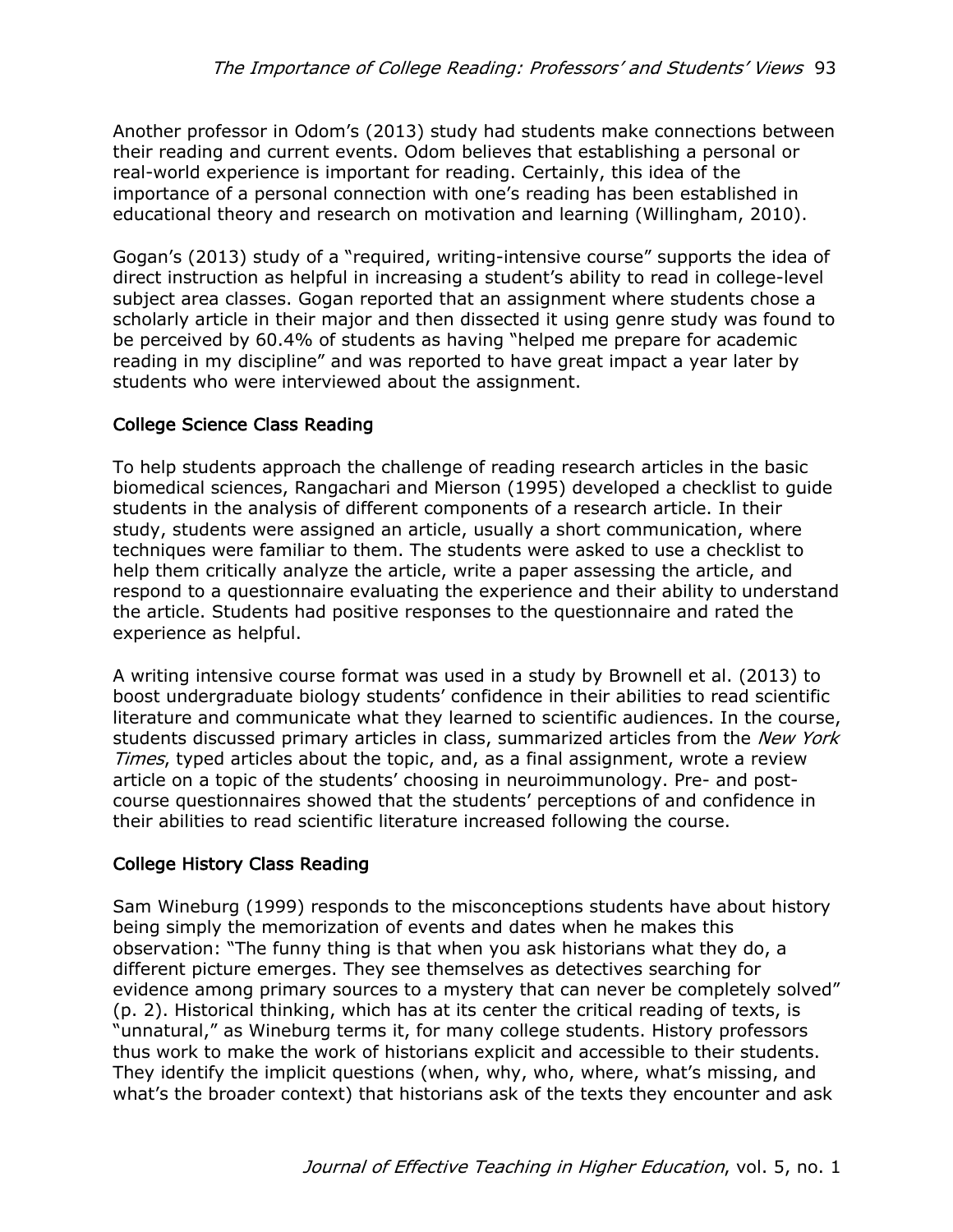students to follow their lead. History professors also work to expose students to a range of historical texts, although individuals may prioritize some over others: textbooks, a variety of primary sources, and secondary sources. The goal is to get students to understand how to read for argument rather than simply for facts. Ultimately, students should be able to understand historiography, or the history of how history has been written, and be able to situate their own work in the context of what has already been written.

Nonetheless, history professors frequently bemoan the difficulties in getting their students to read, and they struggle to balance the rewards of uncoverage with the needs of covering core material. Greene (1993) pointed to a disconnect between the way that history professors and their students think about reading, the value of sources to their writing, and the ways that other texts are employed in students' writing. The professors want students to stay true to the meaning of the original text while using it in the service of constructing interpretive arguments. Traditional history college classes followed the "lecture-textbook-test" model, but history professors are increasingly experimenting with other methods to foster student learning. Many of these approaches center on attempting to train students to "read like historians," employing more active stances toward reading such as annotating (Simpson & Nist, 1990); critical evaluation of source, context, and evidence (Hynd et al., 2004); and prioritizing information (Pace, 2004). A number of professors explicitly teach their students reading strategies, such as "Predatory Reading," which gives students permission to skim and the skills to identify argumentation (Rael, 2004).

These methods, however, require substantial and effective reading by students, and many students do not appear up to the task. Students appreciate the focused detective work and exploration allowed when classes explore a particular event, question, or experience. When there are in-class readings, which are necessarily short, these exercises can work well. However, if students are unable or unwilling to read longer documents in preparation for class, these exercises become especially time-consuming, and professors fear that students are losing out on the full narrative of the field. How to persuade students that this work is worth the extra effort is something that has not generally been addressed by the history literature. Additionally, research investigating the transition to higher education has shown that students are often unmoved to try new methods of studying and reading in college (Armstrong & Newman, 2011). History professors generally agree on the value of incorporating primary sources into the classroom, often in conjunction with a traditional textbook, although some faculty have ceased to assign the textbook altogether. There is less of a clear path to incorporating peerreviewed books and articles by historians, especially in the survey courses, as these readings require yet another skill set to read dense, detailed academic prose.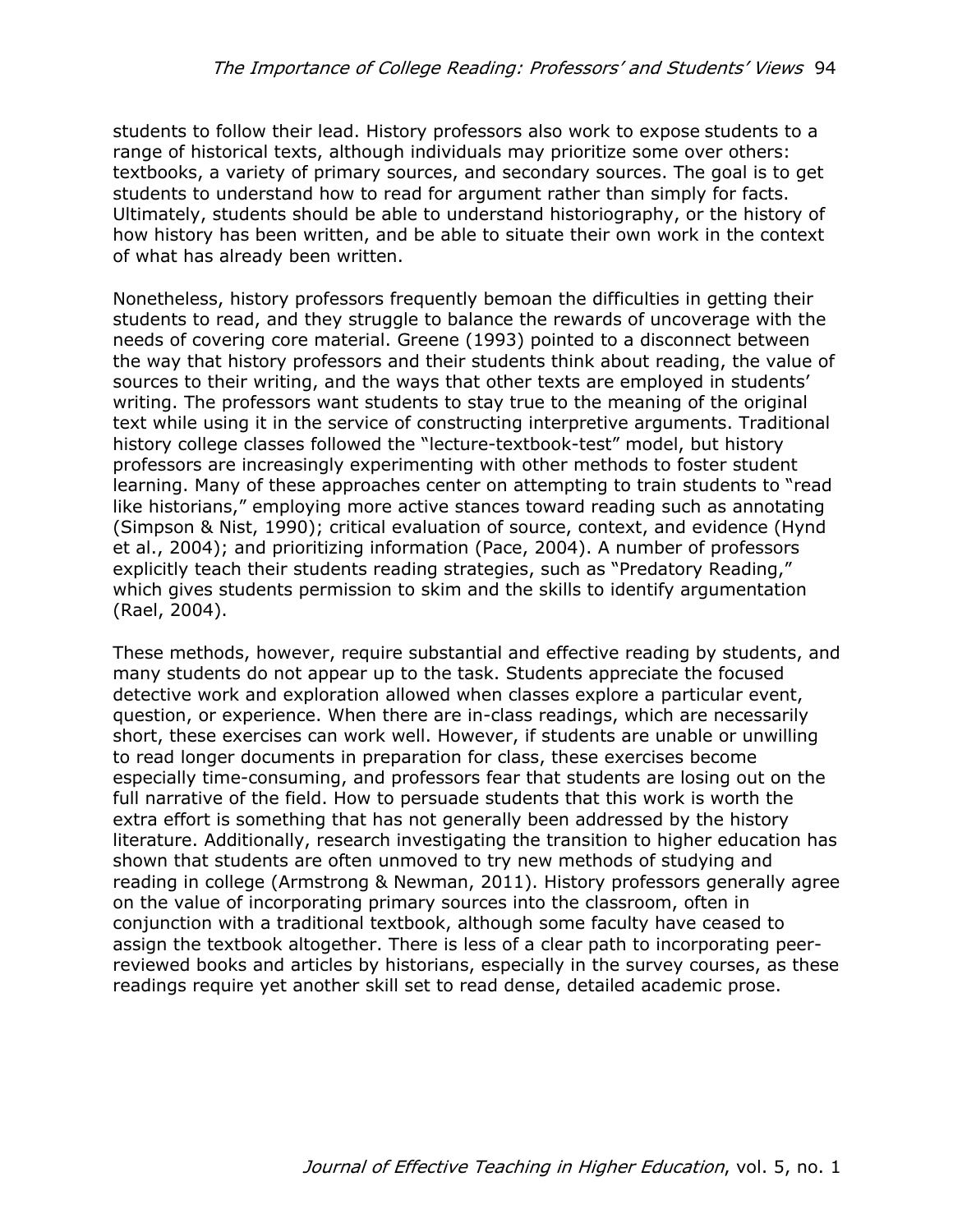## Methods

## Faculty Interviews

After gaining Institutional Review Board approval through our university, we combined qualitative and quantitative methods for this research. We decided to use phenomenological interviewing because we wanted to find out how the professors constructed the experience of assigning reading and interacting with students around texts for the class. Phenomenological interviewing allows researchers to get at the meaning participants make of a particular experience (Seidman, 1991), and we coded the data to find themes. We interviewed 10 science professors at Westview University (a pseudonym). Each professor was interviewed once for a period of 30–45 minutes; the professors were from the following fields: chemistry (2), biology (4), physics (2), and earth science (2). In the history phase of our study, we repeated the same procedure with seven history professors. These professors teach a variety of history courses, but we did not categorize them the way we did the science professors, whose expertise focused on very different fields of science.

Our interview questions can be found in the Appendix. The questions covered the general areas of student reading compliance, reading assignments, and assessment of quality of reading.

#### Student Surveys

In order to triangulate our data from professors with data from students, we needed to discover why students made decisions about reading. Since we wanted to gain an understanding of how many students were reading and how much they were reading, we decided to use a survey format which would result in both qualitative and quantitative data about students' experiences with course reading. An anonymous online survey with 15 questions, including short answer, multiple choice, and demographic information questions, was distributed to the entire undergraduate student body (6,000 students) via email. We received 327 completed surveys from the science class phase and 121 completed surveys for our history phase. In order to complete the survey, students had to have taken a science class or a history class within the past two semesters. See Table 1 for information about students who completed surveys. The actual survey can be found in the Appendix.

#### Table 1

#### Student profiles

| <b>Science Students</b> |                         | <b>History Students</b> |  |
|-------------------------|-------------------------|-------------------------|--|
|                         | • 327 completed surveys | • 122 completed surveys |  |
|                         | • 30 majors represented | • 22 majors represented |  |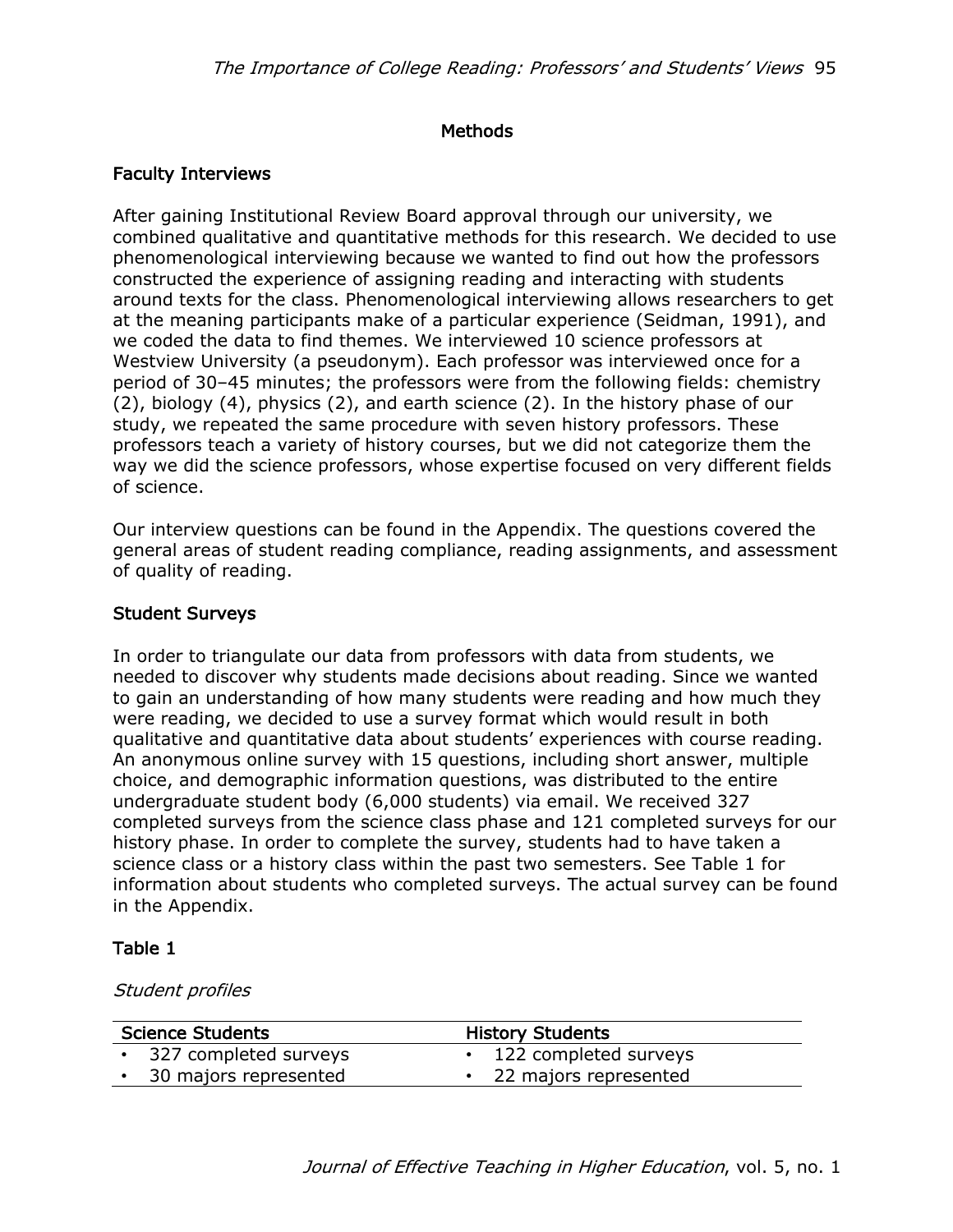| 2nd, 3rd, 4th) | similar distribution of years (1st,                            | $\bullet$ | similar distribution of years (1st,<br>2nd, 3rd, 4th)         |
|----------------|----------------------------------------------------------------|-----------|---------------------------------------------------------------|
| フフ             | 75% (245 students) were age $18-$                              |           | 68% (82 students) were age 18-<br>フフ                          |
|                | 79% (258 students) were female,<br>21% (69 students) were male | $\bullet$ | 66% (80 students) were female,<br>34% (41 students) were male |

#### Results

#### Overlapping Findings from Professor Interviews

Results reflected that the majority of both the science and history professors had concerns about the effectiveness of student reading, both in terms of their completion and comprehension of the reading. It was also found that the majority of professors were concerned about student compliance. Professors reported that students wait until after lectures to do the reading. They also reported that student reading compliance was more of a concern in the introductory and general education (LASC) classes. Professors reported that students were more likely to do reading if they earned a concrete reward for doing so, usually a grade. In general, students seemed to make calculations about the importance of reading for classes. In other words, they make judgements about whether it is worth their time to do a particular reading. According to one history professor, "Learning is a result of trust and delight. We need to gain the trust of the students that the reading is worthwhile."

Both groups of professors found that students had trouble meeting faculty expectations that they would read like practitioners in those fields. One science professor said, "Once you're beyond it, it's hard to see it as the student. What we want them to do is learn to read like experts in the field. We know how to do that, but it's difficult to remember how it was before we learned to do that." In general, professors found that students do not have foundational concepts and lack experience with reading the genres favored in each field. Additionally, both groups of professors felt that students prefer videos, podcasts, and visuals in general over reading. Many students have more experience with digital and interactive visual online formats over textbook reading.

#### Science-Specific Findings

The science professors believed students need more preparation before being able to read science journal articles. They expressed concern that students need training in how to read the genre of journal articles, focusing on the different sections of a research study. The professors also mentioned the importance of specialized vocabulary necessary for students to learn (including math concepts), so they can read successfully in science classes. Some of this highly specialized vocabulary may not be seen in other parts of students' lives, so they have a harder time connecting it to pre-existing knowledge.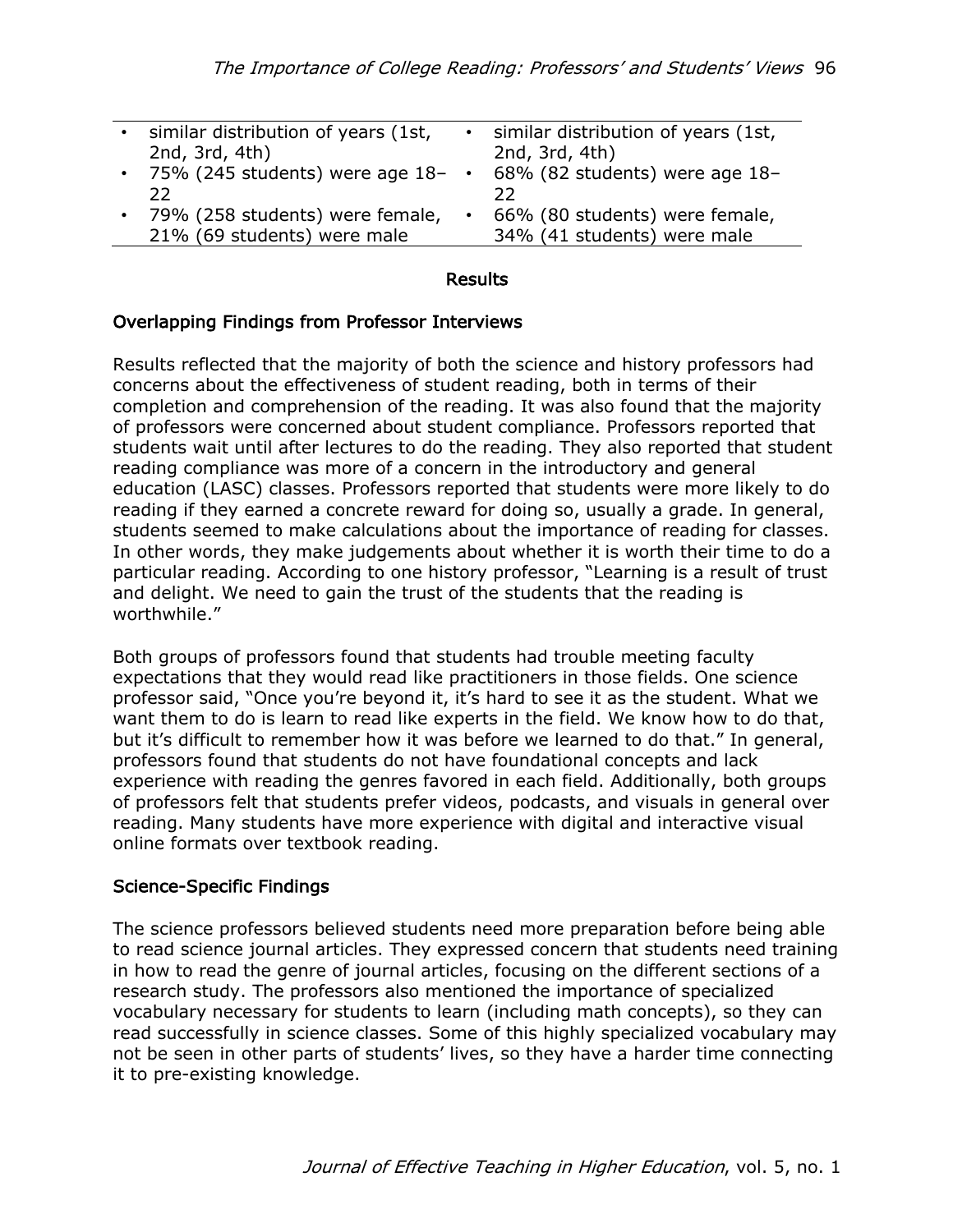## History-Specific Findings

History professors expressed concern for students' lack of ability to read for the argument a writer is presenting as opposed to only reading for information. Professors would like to see students make more of a connection between history classes and other classes, as they read and do classwork. History students are asked to look at many sources on the same material; therefore, students need to be able to understand different sources in relation to each other. They also need to understand complex context surrounding historical texts. The history professors expressed concern about how students often read unskeptically, accepting all history information as the truth. This belief, according to one professor, "is an obstacle to critical interrogation of historical sources and interpretation." As with science texts, history also has its own unique vocabulary, which professors also saw as a challenge for students.

History professors also pointed to a lack of confidence students have in class discussions. They believed students had a fear of being wrong in their interpretations or looking unintelligent during class discussions.

#### Student Surveys

We found that across science and history students, there were no significant differences regarding the number of pages assigned per week (see Table 2). Likewise, the percentage of students who answered that they "did NOT complete the assigned reading on most days" was spectacularly high for both history (70%) and science  $(> 60\%)$  (see Table 3).

In probing likely reasons for skipping or skimming reading, both science and history majors pointed to a perceived difficulty of the reading. Twenty-five percent of history students and 40% of science students reported that the readings they skipped were either difficult or very difficult (see Table 4). But both student groups reported that time was a major factor in skipping readings (44% of science students and 50% of history students). Notably, only science students explained their skipped readings, choosing "Reading was not necessary for me to get good grades on quizzes or exams" (39% of science students) and "Reading was not interesting to me" (38% of science students) (see Table 5).

Returning to the question of difficulty, we noted few significant differences when asking students why they found their reading difficult—roughly the same percentage of each group agreed that "Text organization/writing style was too hard/dense to work through" (21% science; 18% history) and "Text had too many new/difficult/unfamiliar vocabulary words" (18% science; 18% history), but science students were more likely to complain of a lack of background knowledge as a contributor to a feeling of having difficulty with reading (19% science; 11% history) (see Table 6).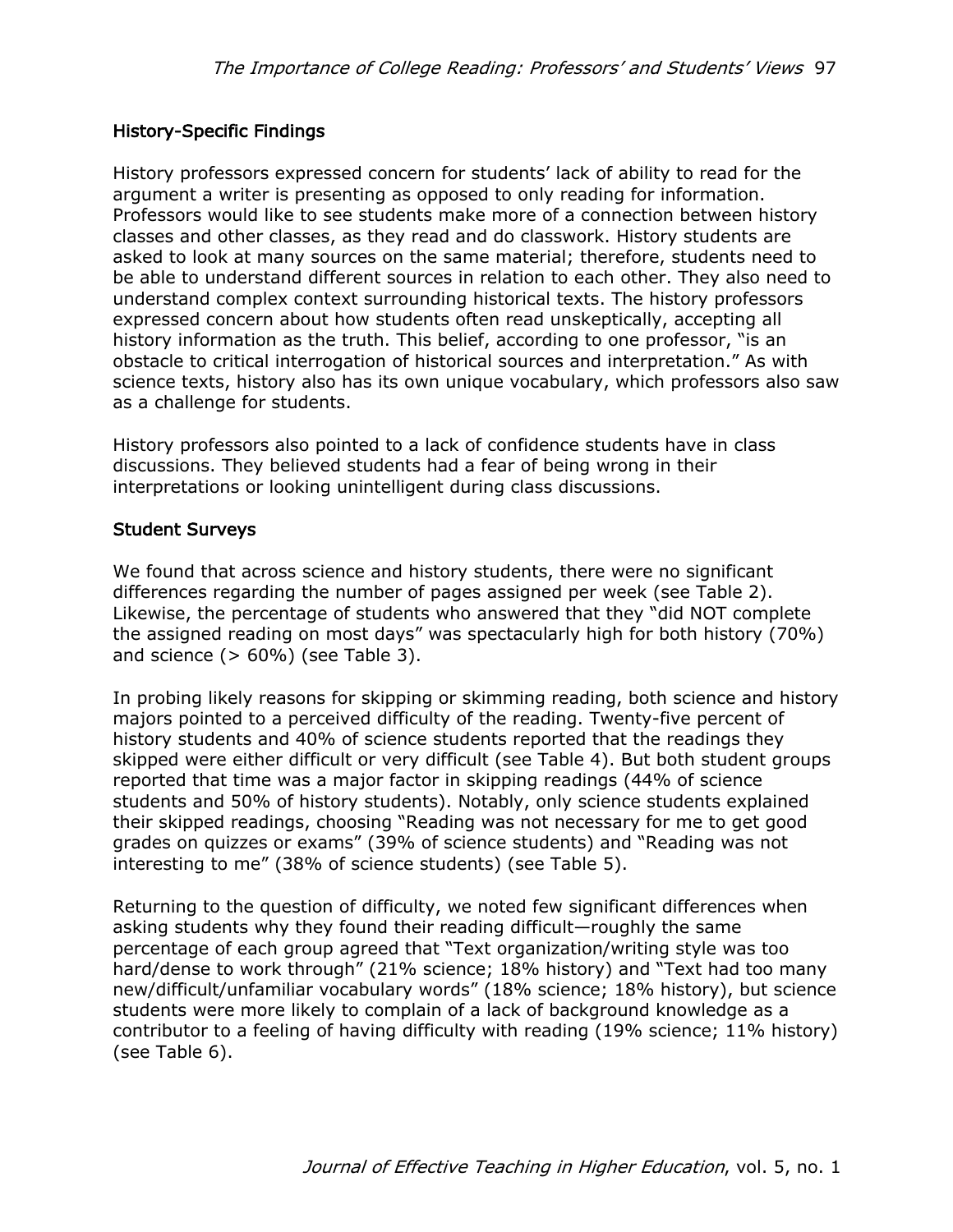# Table 2

Quantity of Reading Assigned

| Number of pages assigned<br>per week | <b>Science Students</b> | <b>History Students</b> |
|--------------------------------------|-------------------------|-------------------------|
| $20-40$ pages                        | $12\%$ (n = 39)         | $17\%$ (n = 21)         |
| $10-20$ pages                        | $31\%$ (n = 99)         | $29\%$ (n = 35)         |
| $20 - 30$ pages                      | $25\%$ (n = 80)         | $26\%$ (n = 32)         |
| $1-10$ pages                         | $21\%$ (n = 87)         | $12\%$ (n = 14)         |

# Table 3

Completion of Assigned Reading

|                          | <b>Science Students</b> | <b>History Students</b> |
|--------------------------|-------------------------|-------------------------|
| % of students that did   | $> 60\%$ (n = 206)      | $70\%$ (n = 76)         |
| NOT complete the         |                         |                         |
| assigned reading on most |                         |                         |
| days                     |                         |                         |
| Read a portion of the    | $25\%$ (n = 82)         |                         |
| reading on most days     |                         |                         |
| Skim quickly over the    |                         | $27\%$ (n = 33)         |
| reading most days        |                         |                         |

## Table 4

Perceived Level of Difficulty

|                           | <b>Science Students</b> | <b>History Students</b> |
|---------------------------|-------------------------|-------------------------|
| Very Easy                 | $4\%$ (n = 14)          |                         |
| Easy                      | $10\%$ (n = 33)         |                         |
| <b>Neutral</b>            |                         | $50\%$ (n = 60)         |
| Not too Difficult         | 45% (n = 142)           |                         |
| Difficult/ Very Difficult | 40% (n = $126$ )        | $25\%$ (n = 26)         |

## Table 5

Reasons for Not Reading

|                       | <b>Science Students</b> | <b>History Students</b> |  |
|-----------------------|-------------------------|-------------------------|--|
| Level of difficulty   | $18\%$ (n = 48)         | $10\%$ (n = 10)         |  |
| Reading took too long | $44\%$ (n = 110)        | $50\%$ (n = 52)         |  |
| (Time constraints)    |                         |                         |  |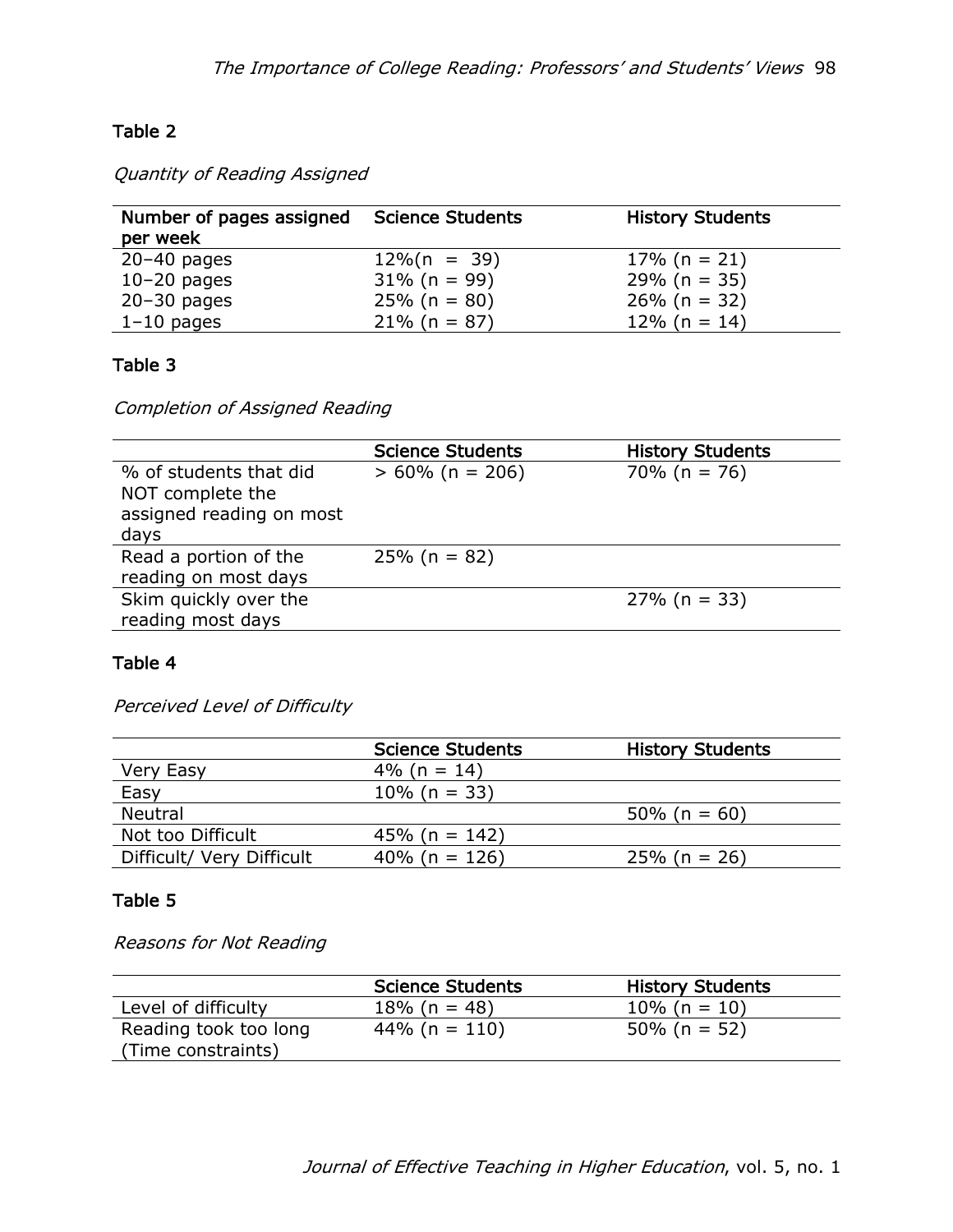| Reading was not necessary | 39% (n = 105)   |
|---------------------------|-----------------|
| for me to get good grades |                 |
| on quizzes or exams.      |                 |
| Reading was not           | $38\%$ (n = 94) |
| interesting to me.        |                 |

#### Table 6

Reasons Why Reading Was Difficult

|                                                                          | <b>Science Students</b> | <b>History Students</b> |
|--------------------------------------------------------------------------|-------------------------|-------------------------|
| Text organization/writing<br>style was too hard/dense<br>to work through | $21\%$ (n = 60)         | $18\%$ (n = 19)         |
| Text had too many<br>new/difficult/unfamiliar<br>vocabulary words        | $18\%$ (n = 52)         | $18\%$ (n = 19)         |
| Missing background<br>knowledge                                          | 19% (n = 46)            | $11\%$ (n = 12)         |

#### Comparison of Professors' and Students' Beliefs

As Figure 1 (pictured below) shows, professors and students in our study had differing perceptions about the importance of reading. Students' decisions were driven by much more pragmatic concerns about immediate consequences of doing or not doing reading and time constraints. Professors, on the other hand, held to their beliefs that reading is a long-term investment that is important because of its impacts on a wide variety of practical and intellectual activities, skills, and ways of being. Professors did share students' focus on grades, but students had in their mind a grade they would be okay with, even if it was not the highest grade they could get. In contrast, professors felt that students could get higher grades if they did read and could not support students avoiding reading because they did not care about getting that higher grade.

Professors of both science and history are concerned about the underlying reasons that students might struggle with college-level reading, and they want to help students with those skills. Students do not seem to be aware of or concerned about their lack of these skills. As our survey results show, most students do not consider the assigned texts to be too hard. Based on the professors' concerns and the literature on college-level reading, which characterizes college reading as a very complex activity (Horning, 2007), students may not be aware of what they are missing during their interactions with a text.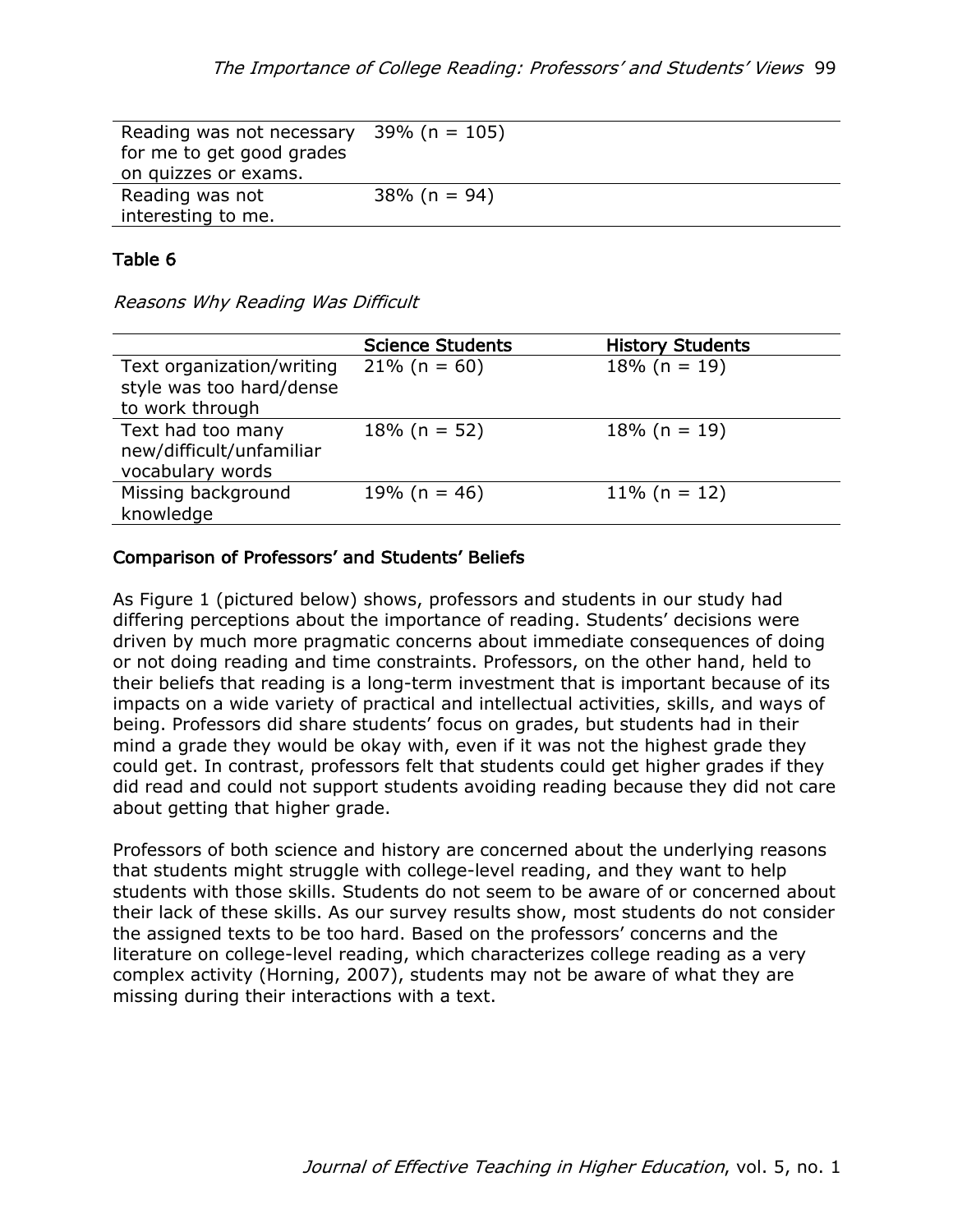# Figure 1

Comparison of Professors' and Students' Beliefs



## **Discussion**

The student surveys affirmed what we and the science professors we interviewed believe about student reading: a lot of it is not getting done. The reasons for this go beyond issues within our control as professors. Students have competing demands on their time that include work schedules and other classes. There is also pressure from social media, including acquiring the habit of getting information in small, often visual and auditory bites, which may essentially be training students not to dedicate longer blocks of time to reading (Horning, 2013a).

Complexity of text is a contradictory issue between professors and students. In their interviews, professors reported that the dense, advanced language is a challenge for students who are new to college-level texts and can hinder the completion of reading assignments. The students, however, attribute lack of time and the reflection of reading completion in their grade. If we accept that there is some truth to both these views, professors are in a position to help students by explicitly teaching reading skills, restricting the amount of reading assigned for each class, and assigning work that allows students to apply their knowledge of the text.

A genre that may need to be reexamined in reading skills is textbooks. Research shows that 68% of U.S. faculty required textbooks for classes (Collins-Dogrul &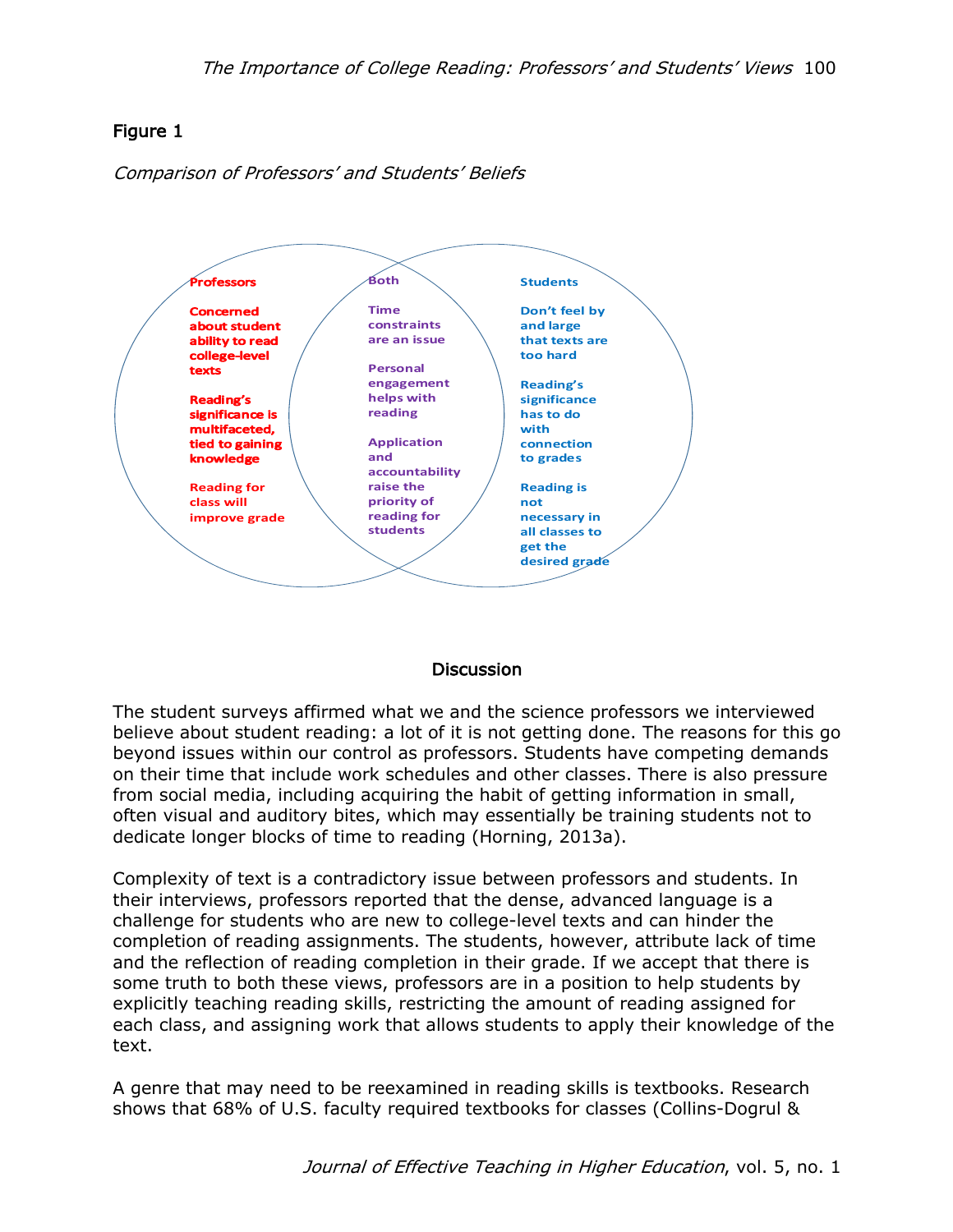Saldana, 2019), and while the science professors interviewed had begun helping students to learn how to read journal articles, the skills required to read textbooks received no special attention. There may be an assumption that students already know how to read textbooks, but information collected via interviews with professors indicated that some students may need support with college level reading, including textbooks. Direct teaching about the parts of and genre of textbooks holds promise for student reading.

The professors we interviewed were very aware of the often-misaligned perceptions of professors and students when it comes to reading. For example, several of the science professors noted that students completed readings only after the lecture because they perceived that the professor would tell them what was important to focus on in the lecture, while the professor generally considered the lecture as a reinforcement of the reading.

The survey revealed that students believed the reading was not necessary to achieve the desired grade. Repetition of information in PowerPoint slides and inclass discussions of main ideas from the reading may be viewed as redundancy, leading students to neglect the reading because it will be covered in class. It is interesting to think about how students perceive the actions we take. Our study points to the importance of considering how we as professors might more accurately present ourselves and our values when it comes to reading.

The professors we interviewed, in line with other researchers' reports, are in agreement that more relatable material correlates with better compliance. Holding students accountable also seems to be a highly effective motivator. When students are required to apply material in written or oral assignments, there is a higher rate of engagement with reading. Additionally, students seem to do better when they have a guide to reading (e.g., guiding questions, a podcast of lecture). Finally, professors and study skills experts find that students benefit from mentorship about reading different genres.

## **Conclusions**

This study has implications for college teaching on a number of levels. Students in large numbers are not engaged with their assigned reading. The professors' and students' perceptions collected in these interviews and surveys show a misalignment between the two groups. Although professors have a sense that students are not fully engaged with their reading for class, students' reasons for not complying include time constraints and perceptions that reading is not necessary or valued by the professor. If we as professors really do value reading, we have some public relations to attend to.

College administrators and professors can benefit from our findings about students' struggles to read college texts. Such struggles include not only text difficulty but also fewer tangible issues of reading expectation for each discipline, such as time constraints. Students would benefit from the teaching of college-level reading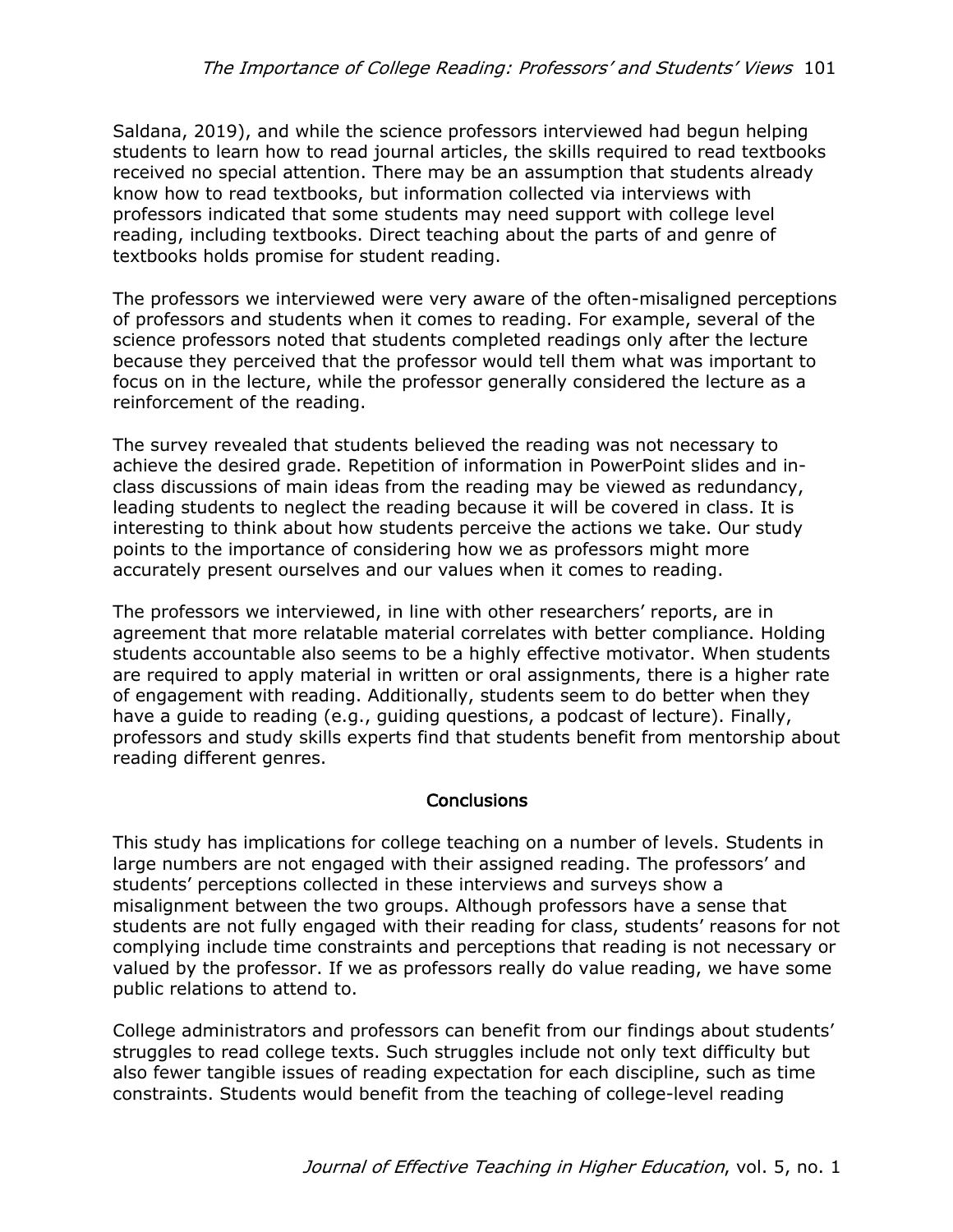strategies and genre study in discipline-area classes, mirroring the WAC concerns over writing for particular disciplines. Faculty could benefit from professional development workshops to help them incorporate these strategies into their classes.

Workload is a major factor for students. Those who work with college students could benefit from this finding about students' time conflicts. An increasing number of students work while attending college (Lewis, 2020). At a state university like ours, the number of students working and the number of hours they work are very high. Regarding students' and professors' perceptions about the importance of reading, those tasks that are considered most important will be done first within a very crowded schedule. If reading is very important to students, we need to make sure we can communicate that to them effectively while also being mindful of the quantity of reading assigned and how students can prioritize it.

Professors in our study and other researchers urge a consideration of balance between the quantity and quality to address both time availability and the effectiveness of reading that does get done. Aagaard et al. (2014) found that students were more likely to do reading if it was what they considered short and would be used in class. There is a recognition that quality of reading and engagement is very important and should be considered in relation to quantity of reading.

The lack of explicit classes with "Reading" in the title is suggestive of the stigma that seems to exist in talking about college reading. At one time, college writing also received far less attention than it does today. The WAC movement gained traction with the recognition that writing scientific lab reports was very different from writing political science essays. Writing is something concrete that is produced and handed in for a grade. Reading is often a personal experience that happens in the interior of the mind. But reading is just as important as writing and is a part of the same skill set that students need (flexibility and the ability to interact with language in different situations) to make them effective communicators in life. In order for students to achieve these skills, college reading must pivot to "across-thecurriculum" as well.

# Conflicts of Interest

The authors declare that there are no conflicts of interest regarding the publication of this article.

## References

Aagaard, L., Conner, T. W., Jr., & Skidmore, R. L. (2014). College textbook reading assignments and class time activity. Journal of the Scholarship of Teaching and Learning, 14(3), 132-145. Retrieved from https://eric.ed.gov/?id=EJ1035084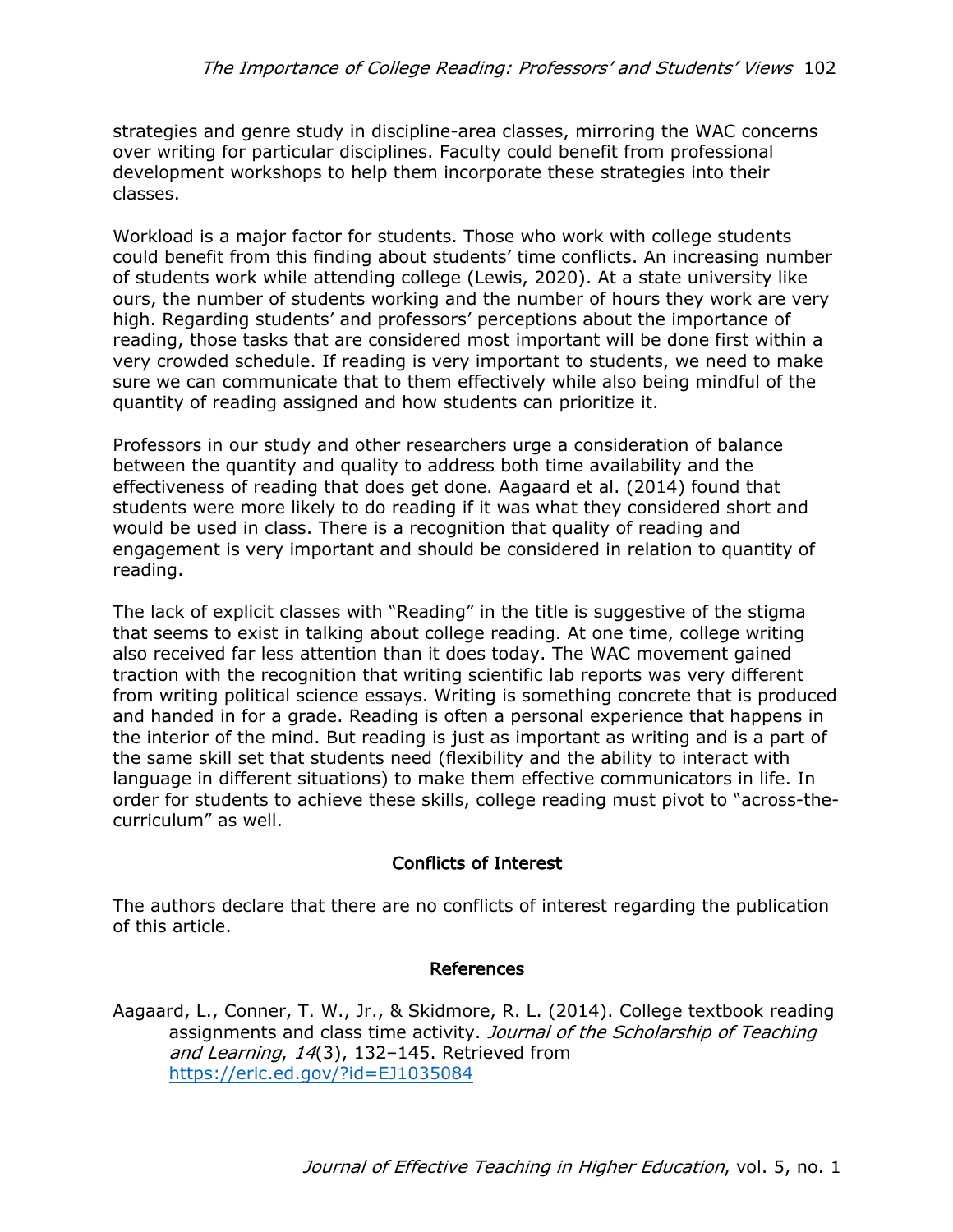- Armstrong, S. L., & Newman, M. (2011). Teaching textual conversations: Intertextuality in the college reading classroom. Journal of College Reading and Learning, 41(2), 6–21. https://doi.org/10.1080/10790195.2011.10850339
- Brown, C. A., Danvers, K., & Doran, D. T. (2016). Student perceptions on using guided reading questions to motivate student reading in the flipped classroom. Accounting Education, 25(3), 256–271. https://doi.org/10.1080/09639284.2016.1165124
- Brownell, S. E., Price, J. V., & Steinman, L. (2013). A writing-intensive course improves biology undergraduates' perception and confidence of their abilities to read scientific literature and communicate science. Advances in Physiology Education, 37(1), 70–79. https://doi.org/10.1152/advan.00138.2012
- Collins-Dogrul, J., & Saldaña, K. (2019). Text selection and course design: Faculty perspectives on critical reading and critical thinking. Journal of the Scholarship of Teaching and Learning, 19(2), 88-101. Retrieved from https://eric.ed.gov/?id=EJ1214008
- Gogan, B. (2013). Reading at the threshold. Across the Disciplines, 10(4). https://doi.org/10.37514/ATD-J.2013.10.4.13
- Greene, S. (1993). The role of task in the development of academic thinking through reading and writing in a college history course. Research in the Teaching of English, 27(1), 46–75. http://www.jstor.org/stable/40171212
- Horning, A. S. (2007). Reading across the curriculum as the key to student success. Across the Disciplines, 4. https://doi.org/10.37514/ATD-J.2007.4.1.08
- Horning, A. S. (2013a). Reading, writing, and digitizing: Understanding literacy in the electronic age. Cambridge Scholars Publishing.
- Horning, A. S. (2013b). Elephants, pornography and safe sex: Understanding and addressing students' reading problems across the curriculum. Across the Disciplines, 10(4). https://doi.org/10.37514/ATD-J.2013.10.4.11
- Hynd, C., Holschuh, J. P., & Hubbard, B. P. (2004). Thinking like a historian: College students' reading of multiple historical documents. Journal of Literacy Research, 36(2), 141–176. https://doi.org/10.1207%2Fs15548430jlr3602\_2
- Lewis, J. S. (2020). Reconsidering the effects of work on college student leadership development: an empirical perspective. Journal of College Student Development, 61(5), 539–557. https://doi.org/10.1353/csd.2020.0054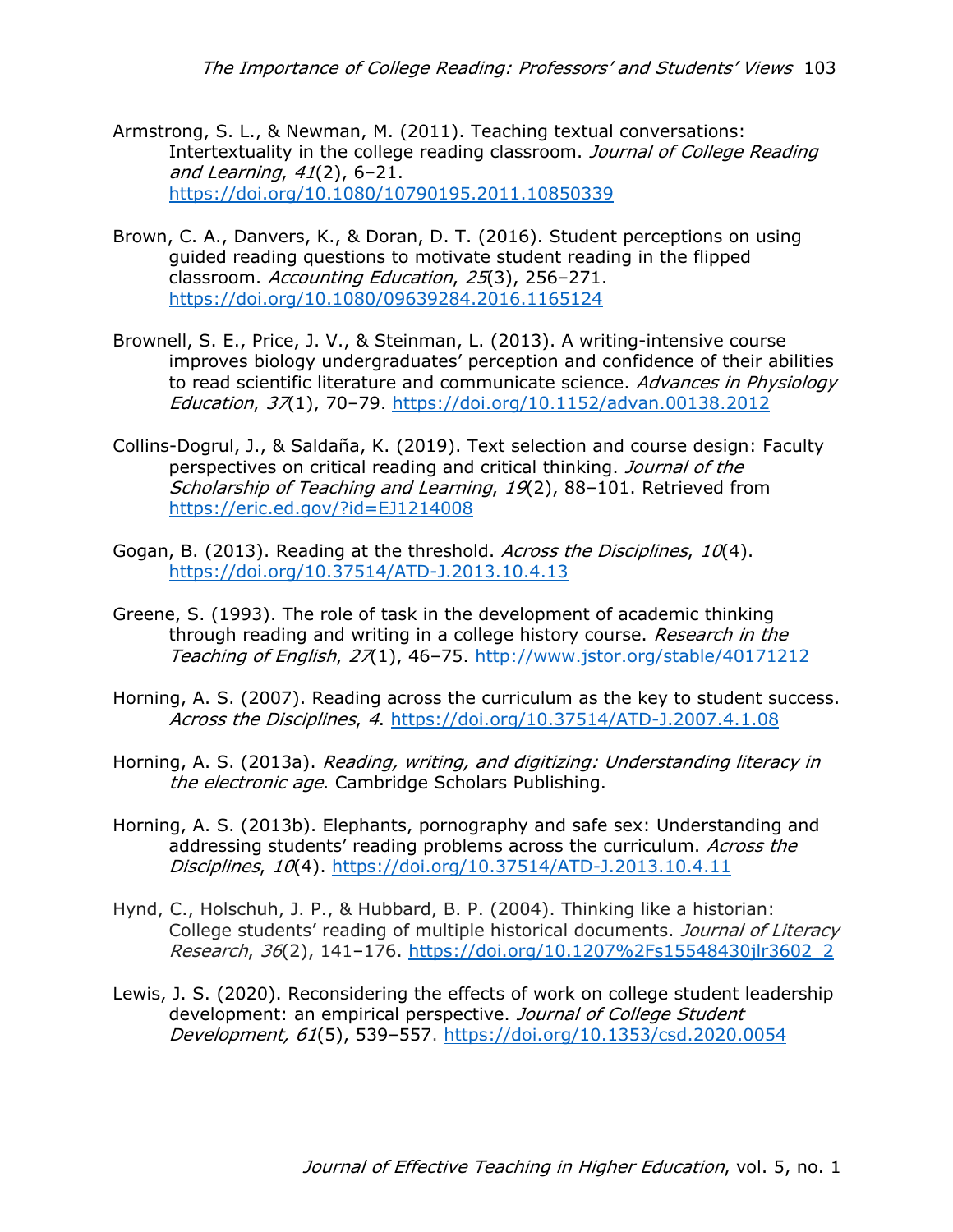The Importance of College Reading: Professors' and Students' Views 104

- Pace, D. (2004). Decoding the reading of history: An example of the process. New Directions of Teaching & Learning, 2004(98), 13–21. https://doi.org/10.1002/tl.143
- Phillips, A., & Compton, M. (2016). Improving reading compliance with whole class qualitative quiz questions. Compass: Journal of Learning and Teaching, 9(13). https://doi.org/10.21100/compass.v9i13.335
- Nilson, N. B. (2010). Teaching at its best: A research-based resource for college instructors. Jossey-Bass.
- Odom, M. L. (2013). Not just for writing anymore: What WAC can teach us about reading to learn. Across the Disciplines, 10(4). https://doi.org/10.37514/ATD-J.2013.10.4.16
- Rangachari, P. K., & Mierson, S. (1995). A checklist to help students analyze published articles in basic medical sciences. The American Journal of Physiology, 268(6), S21–25. https://doi.org/10.1152/advances.1995.268.6.S21
- Rael, P. (2004). "Predatory" reading. In Reading, writing, and researching for history: A quide for college students, Bowdoin College. Retrieved from https://courses.bowdoin.edu/writing-guides/reading/predatory-reading/
- Seidman, I. E. (1991). *Interviewing as qualitative research: A quide for researchers* in education and the social sciences. Teachers College Press.
- Simpson, M. L., & Nist, S. L. (1990). Textbook annotation: an effective and efficient study strategy for college students. Journal of Reading, 34(2), 122-129. http://www.jstor.org/stable/40032053
- Willingham, D. T. (2010). Why don't students like school?: A cognitive scientist answers questions about how the mind works and what it means for the classroom. John Wiley & Sons.
- Wineburg, S. (1999). Historical thinking and other unnatural acts. *Phi Delta Kaplan*, 80(7). 488–499.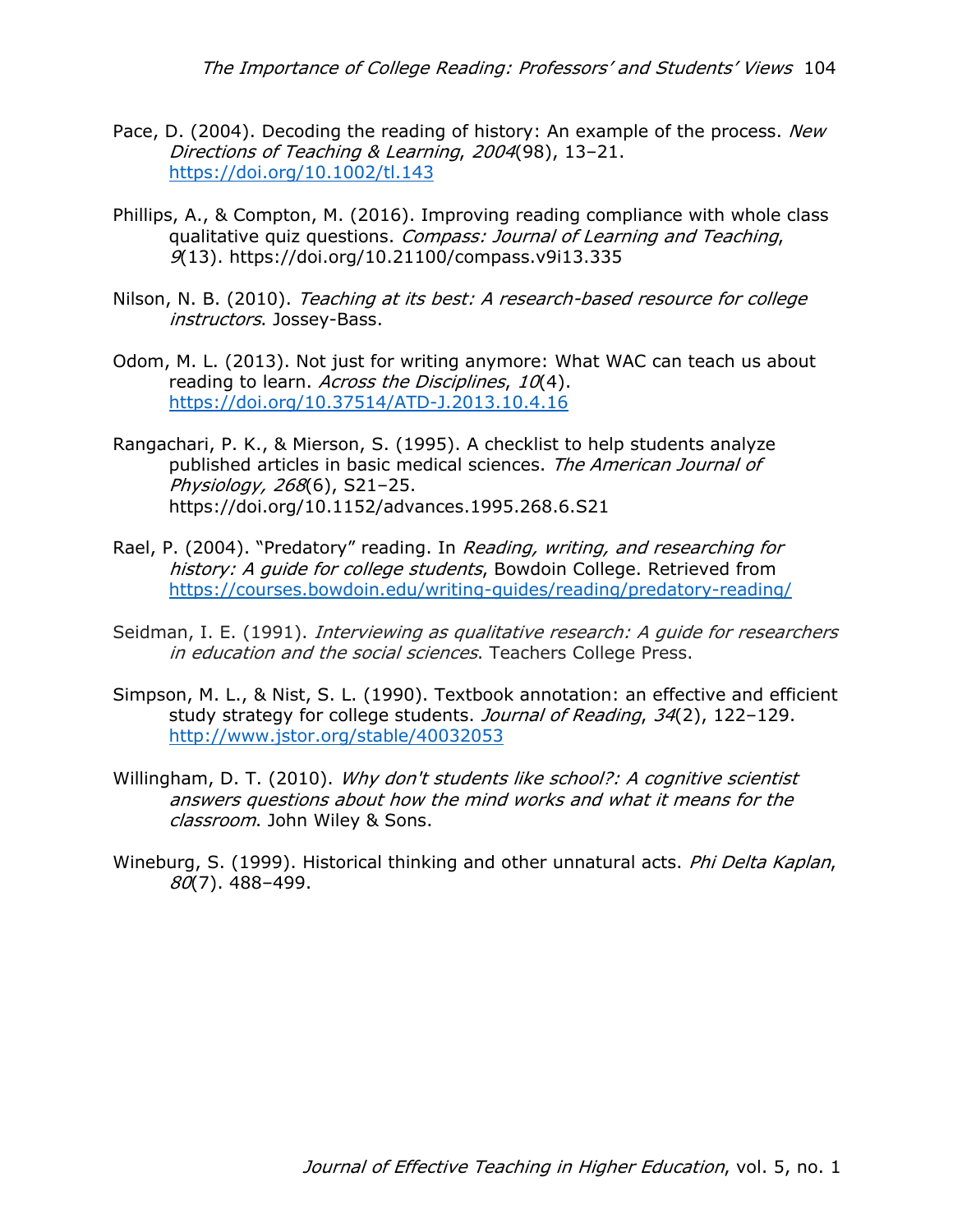# Appendix

## Interview Questions for Science and History Professors

How much reading do you assign for each class?

How is student compliance for reading completion in your classes?

Are you happy with the way students are completing reading in your classes? How is student compliance for reading completion in your classes?

In what ways do you evaluate student reading compliance? Are students held responsible for the readings? If so, in what way(s)?

What kinds of reading assignments do you assign, including digital and multimedia texts? (Genres)

What kinds of assignments do you give students to go along with reading?

What challenges do you think students might face with the reading in your classes?

What has worked well in the area of reading in your classes?

What has not worked well in the area of reading in your classes?

What kind of guidance and support do you give your students in the area of reading?

When do you give this guidance and support? Before reading? During reading? After reading?

What special challenges do students face because they are reading in the area of science?

What is valued in science in the area of reading and writing—in other words what is science literacy?

# Student Survey for Science and History

Dear Student,

Please take a few moments to complete this survey regarding your experience(s) with reading in science classes here at Westview University (WSU).<sup>1</sup> Your input will be very valuable for a research study being conducted here at WSU. Please note that all your responses are confidential and completely anonymous. If you would like to be entered into a random drawing for a \$50 gift card from the WSU Bookstore, please enter your name and email at the end of this survey. Your anonymity will still remain if you decide to enter the drawing. There is no way for the researchers to link your name to your responses.

Thank you

Faculty Learning Community Team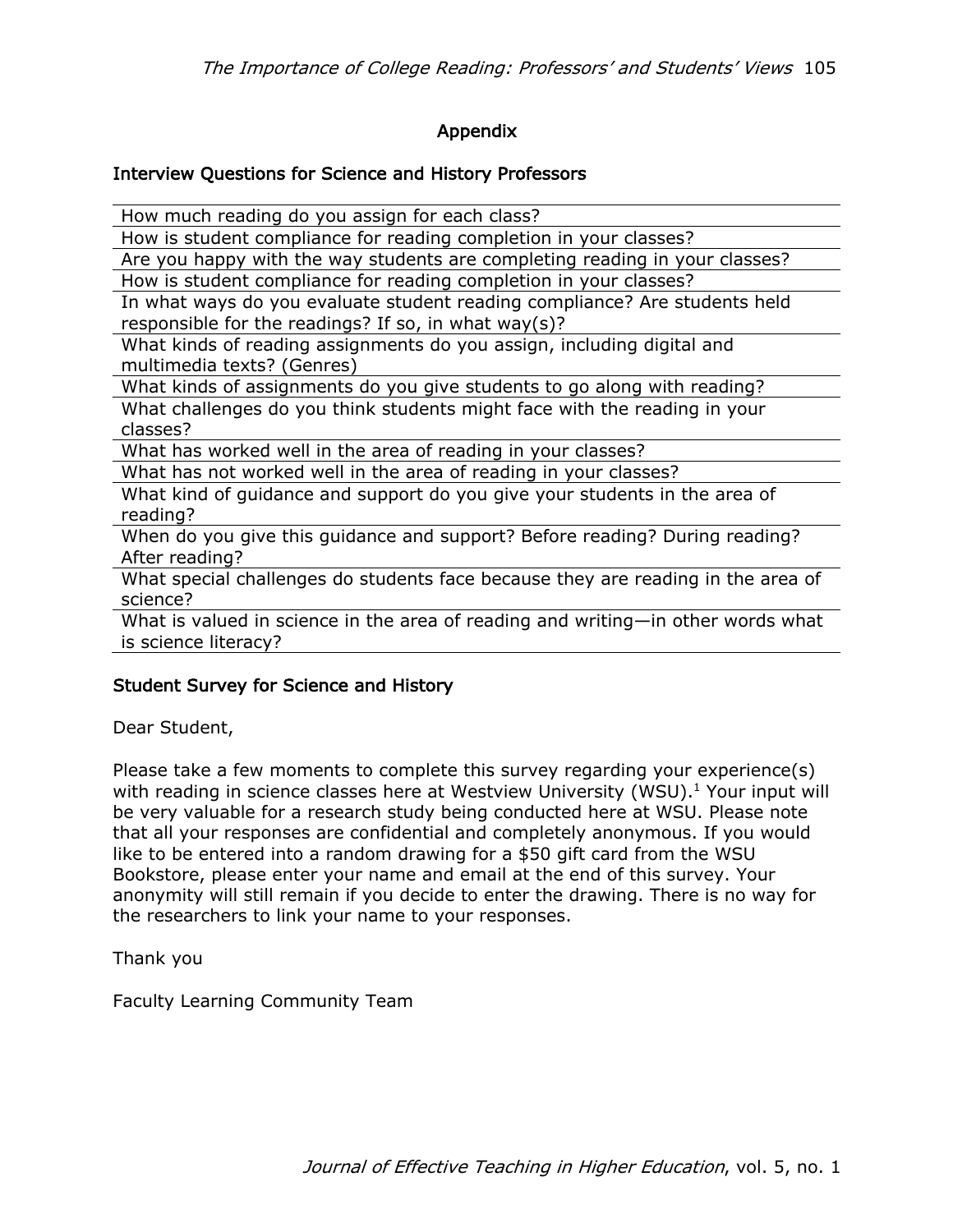| Question                                                                     | <b>Answers</b>                                                          |
|------------------------------------------------------------------------------|-------------------------------------------------------------------------|
| Are you 18 or older?                                                         | Yes                                                                     |
|                                                                              | No                                                                      |
| Did you complete a<br>science course in Fall<br>2014?                        | Yes<br>No<br>(if answered 'No' student will be asked about Spring       |
|                                                                              | 2014)                                                                   |
| Did you complete a<br>science course in                                      | Yes                                                                     |
| <b>Spring 2014?</b>                                                          | No                                                                      |
|                                                                              | (if answered 'No' student will be directed to the end of<br>the survey) |
| *When answering                                                              | $1-10$ pages                                                            |
| questions about the<br><u>reading in your science</u>                        | $10-20$ pages                                                           |
| class, please think of                                                       |                                                                         |
| the class that                                                               | $20-30$ pages                                                           |
| <u>met earliest during the</u><br>school week if you took                    | 30-40 pages                                                             |
| more than one.                                                               | $50+$ pages                                                             |
| What area of science<br><u>and level was the</u><br>course?                  |                                                                         |
| <u>(drop down menu with</u><br>area of science and<br>level 100-400 listed)* |                                                                         |
| How much reading was<br>assigned for this class<br>per week?                 |                                                                         |
| How much of the                                                              | All reading every day                                                   |
| assigned reading did<br>you do for this class?                               | All reading most days                                                   |

Journal of Effective Teaching in Higher Education, vol. 5, no. 1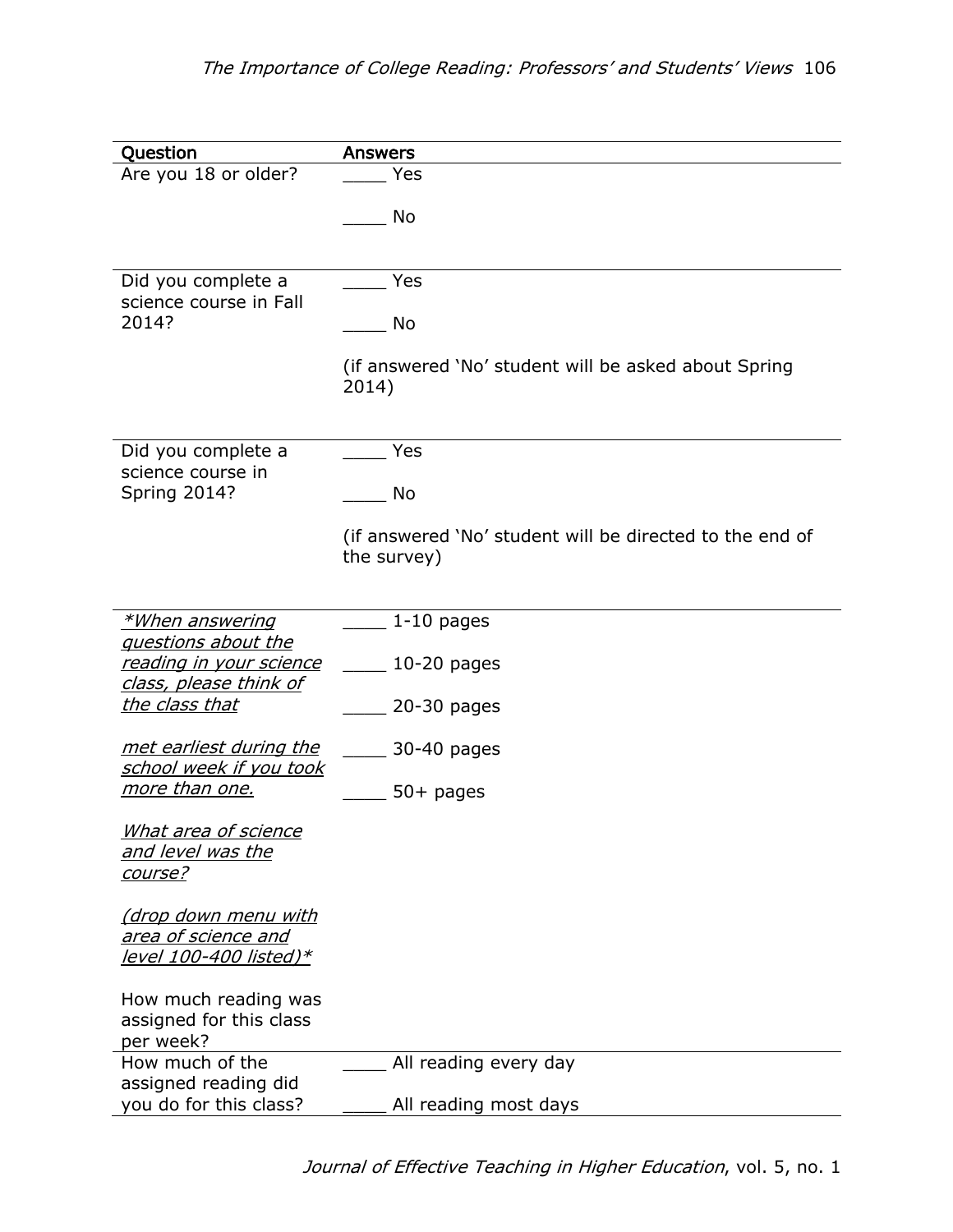|                                                                                                 | A portion of reading most days                                             |
|-------------------------------------------------------------------------------------------------|----------------------------------------------------------------------------|
|                                                                                                 | Skim quickly over the reading most days                                    |
|                                                                                                 | None of the reading most days                                              |
| What type of texts did<br>you read for this class                                               | Textbook                                                                   |
| (choose all that apply)?                                                                        | Journal Articles                                                           |
|                                                                                                 | Newspaper Articles                                                         |
|                                                                                                 | Other (please specify):                                                    |
|                                                                                                 |                                                                            |
| How difficult is the<br>reading for this class<br>based on a scale of 1-<br>5?                  | Very Difficult (1) Difficult (2) Neutral (3) Easy (4) Very<br>Easy $(5)$   |
| If you did not do all the                                                                       | _____ Reading seemed too difficult                                         |
| reading for the course,<br>please indicate any of<br>these factors which<br>contributed to your | Reading was not required for me to participate in<br>class discussions     |
| decision (choose all<br>that apply):                                                            | Reading was not necessary for me to get good<br>grades on quizzed or exams |
|                                                                                                 | Reading was not interesting to me                                          |
|                                                                                                 | Reading took too long                                                      |
|                                                                                                 | Reading required a journal log                                             |
|                                                                                                 | Reading did not relate to in-class activities                              |
|                                                                                                 | NA (I did all the assigned readings)                                       |
|                                                                                                 | Other (please specify):                                                    |
| If you did not do all the<br>reading for the course,<br>which of these features                 | Text had too many new/difficult/unfamiliar<br>vocabulary words             |
| of the readings                                                                                 | Text assumed background knowledge I did not<br>have                        |

Journal of Effective Teaching in Higher Education, vol. 5, no. 1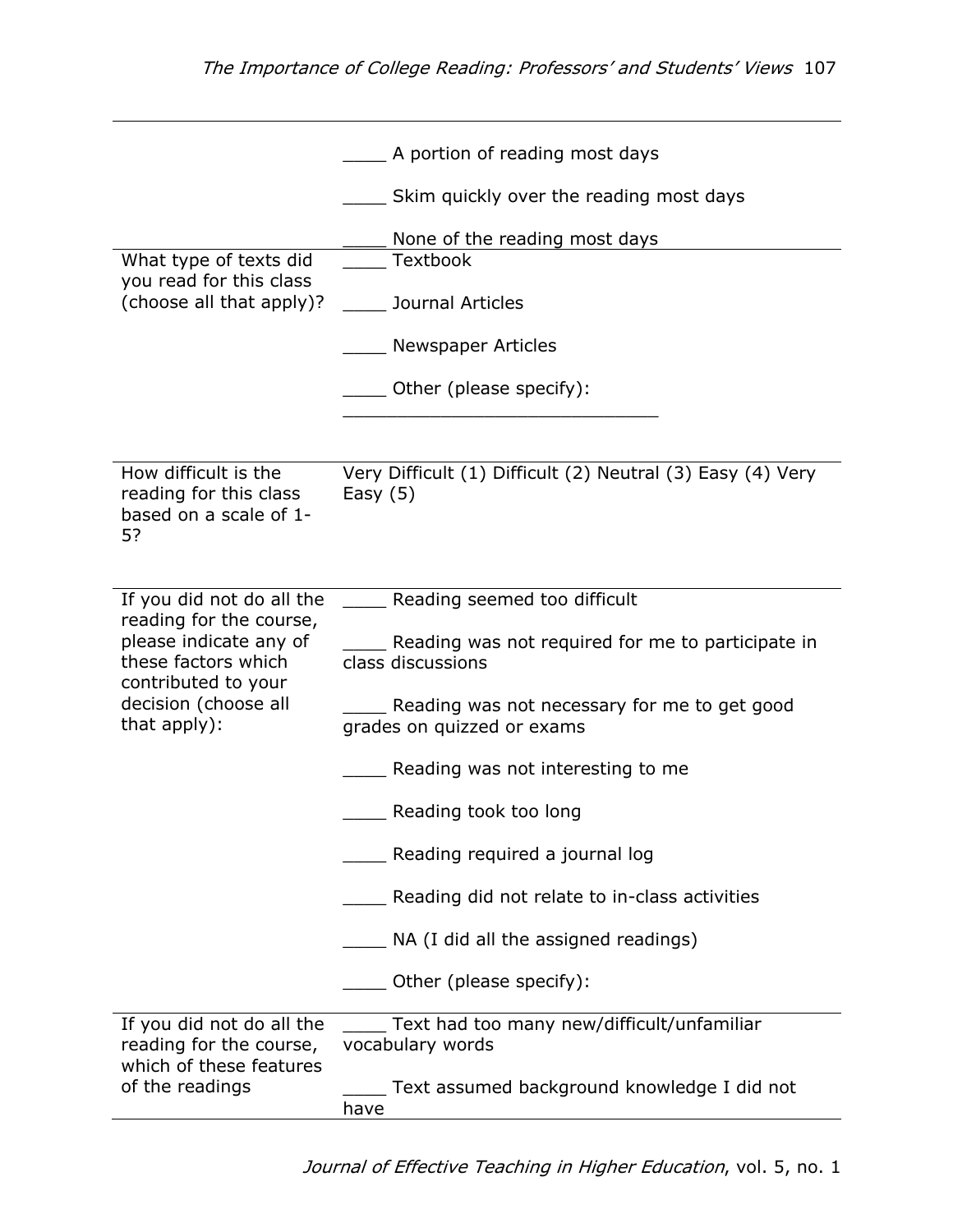| themselves had the<br>biggest impact on your<br>decision (choose all | Text organization/writing style was too hard/dense<br>to work through                              |  |  |
|----------------------------------------------------------------------|----------------------------------------------------------------------------------------------------|--|--|
| that apply):                                                         | Text discussed concepts that were too<br>advance/difficult for me to grasp                         |  |  |
|                                                                      | NA (Decision was based only on factors unrelated<br>to the difficulty of the text itself $-$ e.g., |  |  |
|                                                                      | time constraints or lack of interest)                                                              |  |  |
|                                                                      | ___ NA (I did all the assigned readings)                                                           |  |  |
|                                                                      | __ Other (please specify):                                                                         |  |  |
| What is your gender?                                                 | Male                                                                                               |  |  |
|                                                                      | Female                                                                                             |  |  |
| Age Range:                                                           | $18 - 22$                                                                                          |  |  |
|                                                                      | $23 - 30$                                                                                          |  |  |
|                                                                      | $31 - 40$                                                                                          |  |  |
|                                                                      | $41+$                                                                                              |  |  |
| College Year:                                                        | First-Year                                                                                         |  |  |
|                                                                      | Sophomore                                                                                          |  |  |
|                                                                      | Junior                                                                                             |  |  |
|                                                                      | Senior                                                                                             |  |  |
| What is your major                                                   | (drop down menu with all undergraduate majors listed)                                              |  |  |
| (1st major only)                                                     |                                                                                                    |  |  |